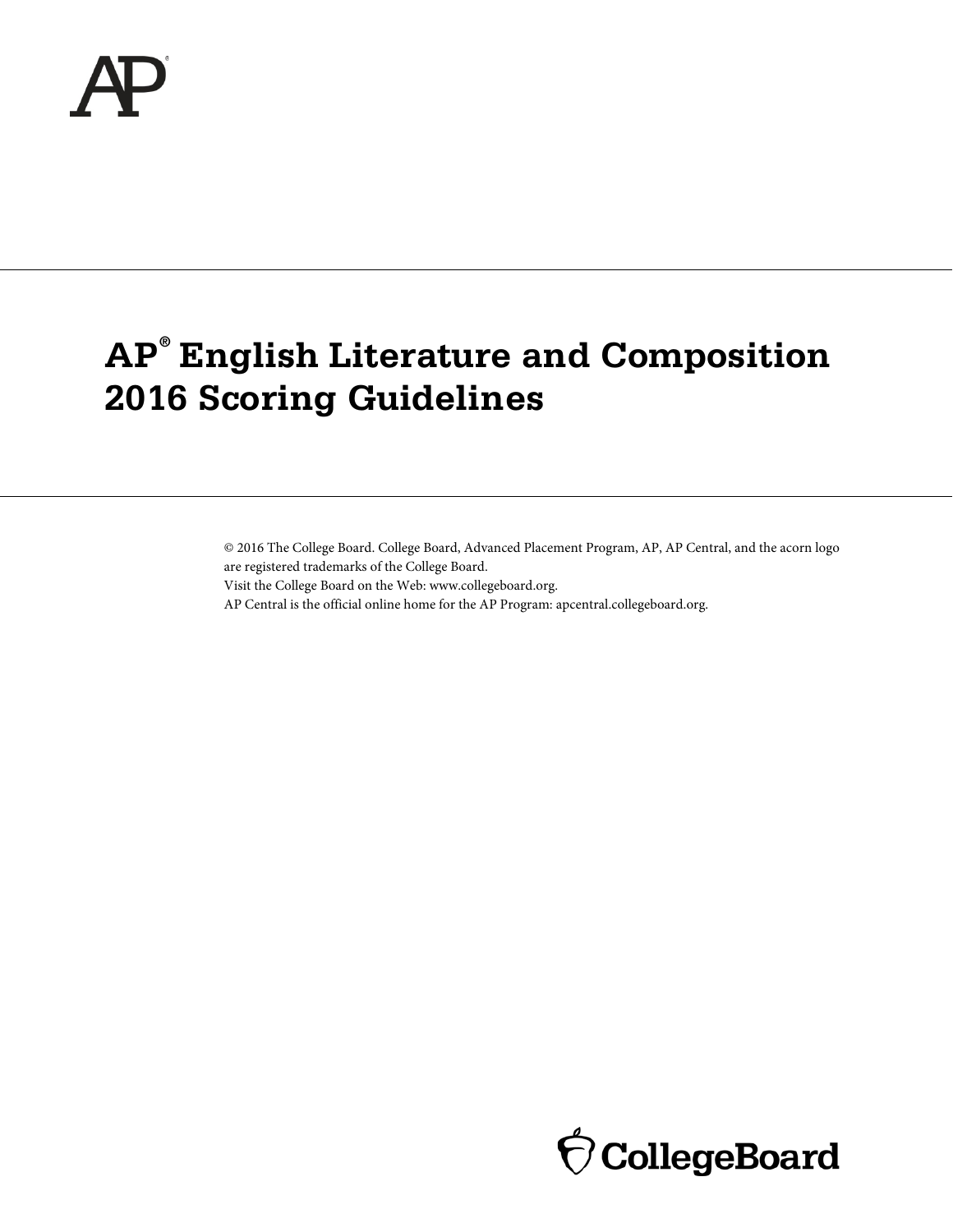## **AP® ENGLISH LITERATURE AND COMPOSITION 2016 SCORING GUIDELINES**

#### **Question 1: Richard Wilbur, "Juggler"**

The score should reflect the quality of the essay as a whole — its content, style, and mechanics. **Reward the students for what they do well.** The score for an exceptionally well-written essay may be raised by 1 point above the otherwise appropriate score. In no case may a poorly written essay be scored higher than a 3.

**9–8** These essays offer a persuasive analysis of Wilbur's use of poetic elements to convey how the speaker describes the juggler and what that description reveals about the speaker. The writers of these essays offer a range of interpretations. They provide convincing readings of the description of the juggler, what it reveals about the speaker, and Wilbur's use of poetic elements such as imagery, figurative language, and tone. They demonstrate consistent and effective control over the elements of composition in language appropriate to the analysis of poetry. Their textual references are apt and specific. Though they may not be error-free, these essays are perceptive in their analysis and demonstrate writing that is clear and sophisticated, and in the case of a 9 essay, especially persuasive.

**7–6** These essays offer a reasonable analysis of Wilbur's use of poetic elements to convey how the speaker describes the juggler and what that description reveals about the speaker. They are less thorough or less precise in their analysis of Wilbur's description of the juggler and what it reveals about the speaker, and their analysis of Wilbur's use of poetic elements is less thorough or convincing. These essays demonstrate the student's ability to express ideas clearly, making references to the text, although they do not exhibit the same level of effective writing as the 9–8 essays. Essays scored a 7 present better-developed analysis and more consistent command of the elements of effective composition than do essays scored a 6.

**5** These essays respond to the assigned task with a plausible analysis of Wilbur's use of poetic elements to describe the juggler and what the description reveals about the speaker, but they tend to be superficial or pedestrian in their analysis of the description and of the use of poetic elements. They often rely on paraphrase, which may contain some analysis, implicit or explicit. Their analysis of the description and what it reveals or of Wilbur's use of poetic elements may be vague, formulaic, or minimally supported by references to the text. There may be minor misinterpretations of the poem. These writers demonstrate some control of language, but their essays may be marred by surface errors. These essays are not as well conceived, organized, or developed as 7–6 essays.

**4–3** These lower-half essays fail to offer an adequate analysis of the use of poetic elements to describe the juggler and what it reveals about the speaker. The analysis may be partial, unconvincing, or irrelevant, or it may ignore the description, what it reveals about the speaker, or Wilbur's use of poetic elements. Evidence from the poem may be slight or misconstrued, or the essays may rely on paraphrase only. The writing often demonstrates a lack of control over the conventions of composition: inadequate development of ideas, accumulation of errors, or a focus that is unclear, inconsistent, or repetitive. Essays scored a 3 may contain significant misreading and/or demonstrate inept writing.

**2–1** These essays compound the weaknesses of the papers in the 4–3 range. Although some attempt has been made to respond to the prompt, the student's assertions are presented with little clarity, organization, or support from the poem. These essays may contain serious errors in grammar and mechanics. They may offer a complete misreading or be unacceptably brief. Essays scored a 1 contain little coherent discussion of the poem.

**0** These essays give a response that is completely off topic or inadequate; there may be some mark or a drawing or a brief reference to the task.

These essays are entirely blank.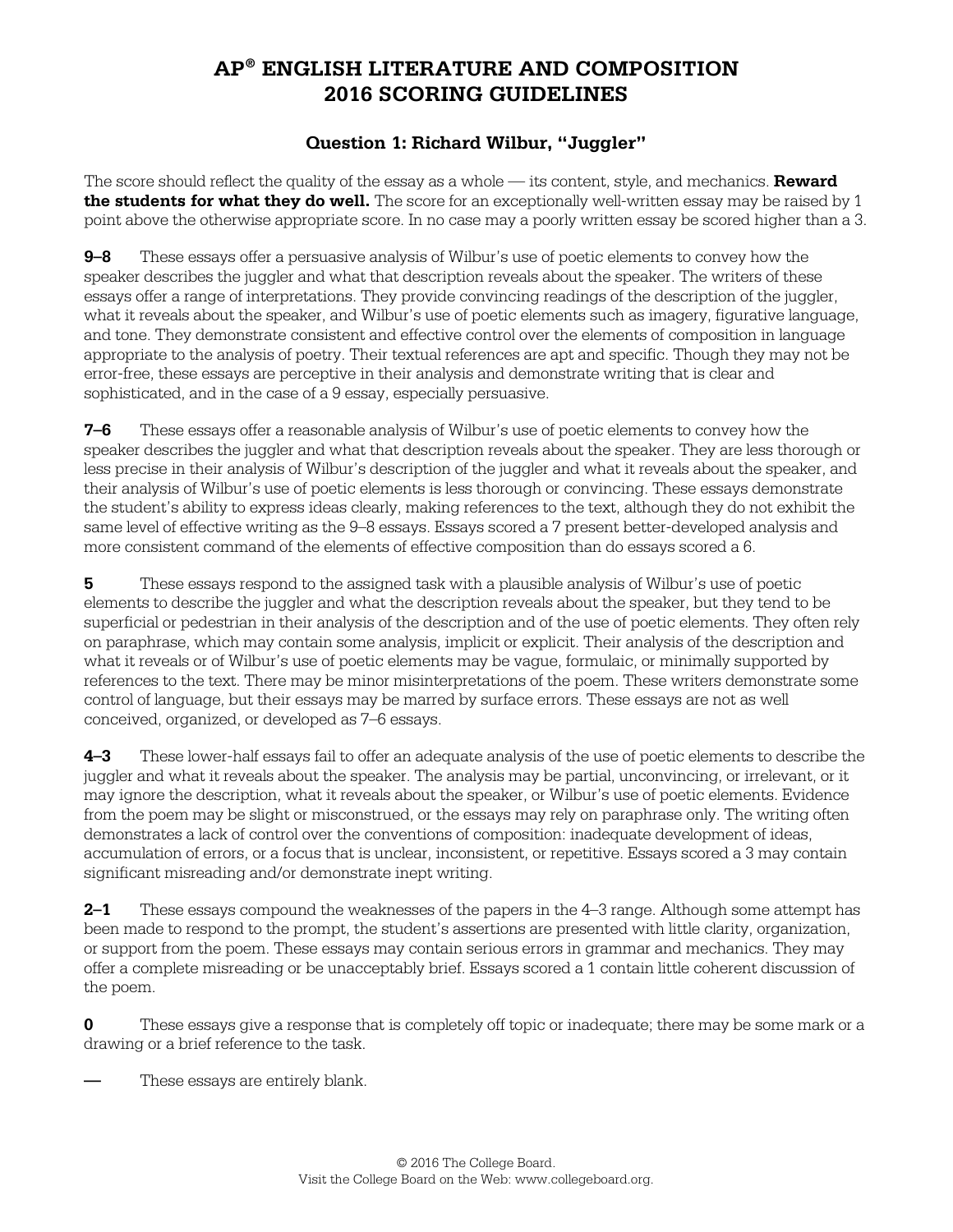## **AP® ENGLISH LITERATURE AND COMPOSITION 2016 SCORING GUIDELINES**

#### **Question 2: Thomas Hardy,** The Mayor of Casterbridge

The score should reflect the quality of the essay as a whole — its content, style, and mechanics. **Reward the students for what they do well.** The score for an exceptionally well-written essay may be raised by 1 point above the otherwise appropriate score. In no case may a poorly written essay be scored higher than a 3.

**9–8** These essays offer a persuasive analysis of Hardy's portrayal of the complex relationship between the two characters, Michael Henchard and his daughter, Elizabeth-Jane. The students make a strong case for their interpretation of the complex relationship between the two characters. They may consider elements such as tone, word choice, and detail, and they engage the text through apt and specific references. Although these essays may not be error-free, their perceptive analysis is apparent in writing that is clear and effectively organized. Essays scored a 9 reveal more sophisticated analysis and more effective control of language than do essays scored an 8.

**7–6** These essays offer a reasonable analysis of Hardy's portrayal of the complex relationship between the two characters. The students provide a sustained, competent reading of the passage, with attention to elements such as tone, word choice, and detail. Although these essays may not be error-free and are less perceptive or less convincing than 9–8 essays, the students present their ideas with clarity and control and refer to the text for support. Essays scored a 7 present better-developed analysis and more consistent command of the elements of effective composition than do essays scored a 6.

**5** These essays respond to the assigned task with a plausible reading of the passage, but tend to be superficial or thin in their discussion of Hardy's portrayal of the complex relationship between the two characters. While containing some analysis of the passage, implicit or explicit, the discussion of how elements such as tone, word choice, and detail contribute to the portrayal of the complex relationship may be slight, and support from the passage may tend toward summary or paraphrase. While these writers demonstrate adequate control of language, their essays may be marred by surface errors. These essays are not as well conceived, organized, or developed as 7–6 essays.

**4–3** These lower-half essays fail to offer an adequate analysis of the passage. The analysis may be partial, unconvincing, or irrelevant; the students may ignore the portrayal of the complex relationship between the characters or the use of elements to develop the relationship. These essays may be characterized by an unfocused or repetitive presentation of ideas, an absence of textual support, or an accumulation of errors. Essays scored a 3 may contain significant misreading and/or inept writing.

**2–1** These essays compound the weaknesses of the papers in the 4–3 range. They may persistently misread the passage or be unacceptably brief. They may contain pervasive errors that interfere with understanding. Although some attempt has been made to respond to the prompt, the student's ideas are presented with little clarity, organization, or support from the passage. Essays scored a 1 contain little coherent discussion of the passage.

**0** These essays give a response that is completely off topic or inadequate; there may be some mark or a drawing or a brief reference to the task.

**—** These essays are entirely blank.